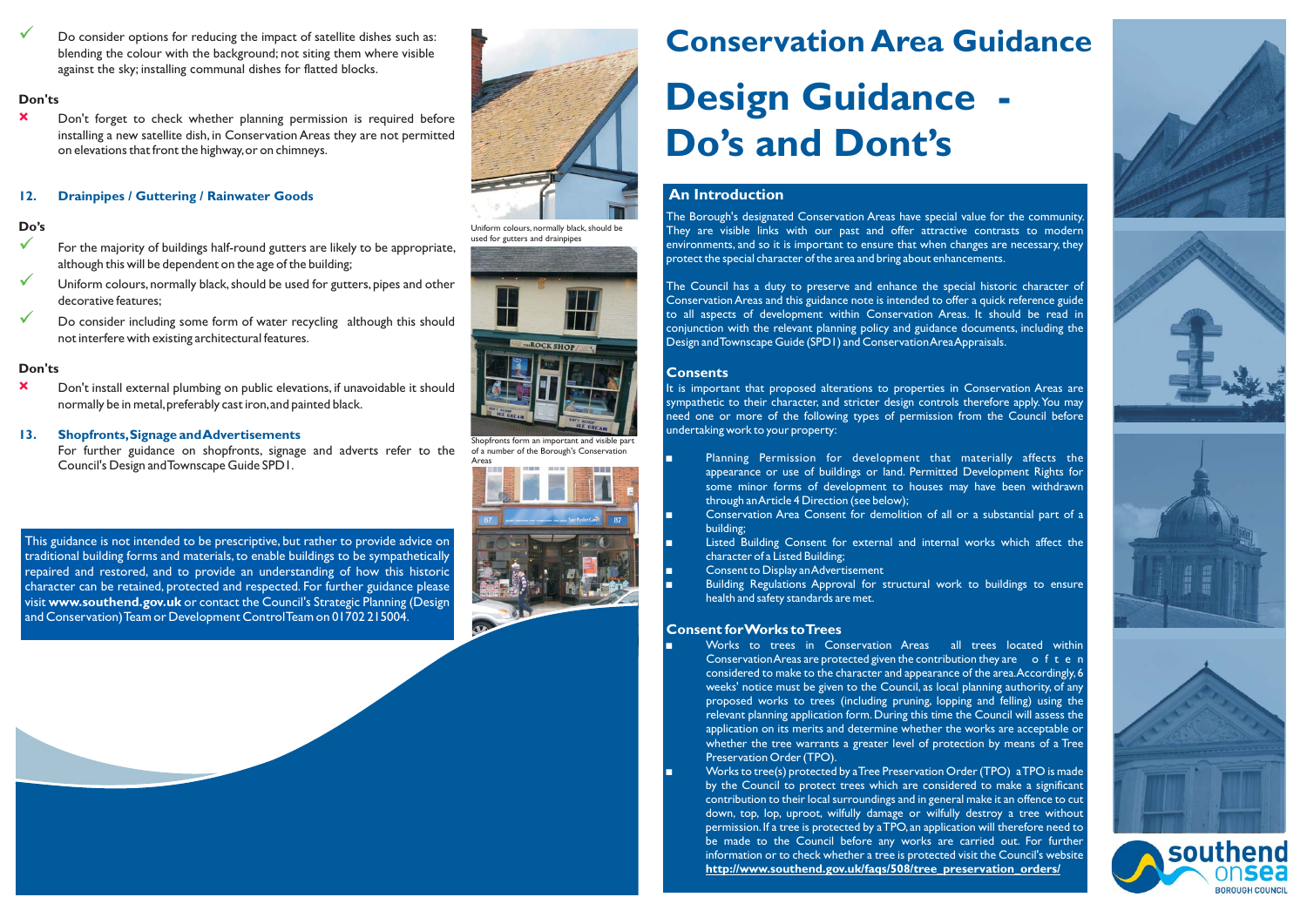### **Article 4 Directions**

## **Basic Conservation Principles**

- **Preserve** protect original features and repair rather than replace. Good maintenance is the key to preserving these important features.  $\checkmark$
- **Enhancement** when considering alterations, restore missing features and improve badly designed alterations of the past.  $\checkmark$
- **Materials and Design** when alterations are made original materials, designs and detailing should be respected.  $\checkmark$

Some minor forms of development to houses are classed as "permitted development" and are normally exemp<sup>t</sup> from planning permission but in some of the Borough's Conservation Areas, these alterations have resulted in unsuitable changes which have harmed their character. Article 4 Directions which remove these rights have therefore been made, with the suppor<sup>t</sup> of residents, in some Conservation Areas. In these areas Planning Permission for certain types of minor development such as the replacement of windows or new hardstanding is now needed (although the application itself is free of charge).The table below shows which Conservation Areas have Article 4 Directions. Permitted Development applies to houses only, flats and commercial properties  $\mathsf{do}$   $\mathsf{not}$  have any permitted development rights and all alterations will require planning permission.

#### **Do's**  $\checkmark$

Full details of the Article 4 Directions including what types of minor development are restricted can be found on the Council's website.

- Timber doors are normally most appropriate;  $\checkmark$
- Carefully consider roof design and use of materials as they are key to ensuring the successful integration of <sup>a</sup> garage to the paren<sup>t</sup> building.  $\checkmark$

- Do retain key features and proportions where they are an integral par<sup>t</sup> of character;  $\checkmark$
- Do draw references from the paren<sup>t</sup> building to inform the design;  $\checkmark$
- Do use complimentary materials.  $\checkmark$

The following section outlines the common types of alterations that occur to buildings in Conservation Areas and identifies the key conservation considerations for each type of development.

#### **Don't**

#### **Do**

#### **Don't**

#### **Do**

#### **Don't**

- Don't site new conservatories where they will be dominant in the streetscene, conservatories should generally be kept to the rear. The placement of <sup>a</sup> conservatory should not normally be above ground floor level; **×**
- Do not construct <sup>a</sup> new conservatory before checking if planning permission is required. **×**

- Aluminium,plastic or panelled doors are not likely to be acceptable; **×**
- Don't make garages overscaled. They should not dominate the paren<sup>t</sup> building or the streetscene and in most cases should be set back from the front building line. Double width garages are unlikely to be acceptable. **×**
- Don't forget to obtain the necessary planning permission before constructing <sup>a</sup> new garage. **×**
- **10. Extensions (link to SPD1 section 10)**

- Don't let extensions dominate the existing building or devalue its historic character with poor proportions,materials and detailing. **×**
- Don't begin work on <sup>a</sup> new extension without obtaining the necessary planning permission. **×**
- **11. Satellite Dishes (link with Borough Local Plan Saved Policy C9; SPD1 12.2;PlanningAdvice Note 4:Satellite Dishes)**

Do ensure that the sighting of the satellite dish does not interfere with the character or architectural features of the building; Possible suitable locations for satellite dishes in conservation areas could include: rear gardens; walls not facing the street; roofs of rear extensions; within roof valleys; where the antennae is shielded from public view by roof parapets etc;



#### **9. Garages (link to SPD1 10.2.3)**

| <b>Conservation Area</b>             | <b>Article 4 Direction</b> |
|--------------------------------------|----------------------------|
| Chapmanslord Conservation Area       | Yes                        |
| Clifftown Conservation Area          | Yes                        |
| Crowstone Conservation Area          | <b>No</b>                  |
| Eastern Esplanade Conservation Area  | No                         |
| Kursaal Conservation Area            | No                         |
| Leigh Conservation Area              | Yes                        |
| Leigh Cliff Conservation Area        | Yes                        |
| Leigh Old Town Conservation Area     | Yes                        |
| Milton Conservation Area             | Yes                        |
| <b>Prittlewell Conservation Area</b> | <b>No</b>                  |
| Shoebury Garrison Conservation Area  | <b>No</b>                  |
| Shorefields Conservation Area        | Yes                        |
| The Leas Conservation Area           | <b>No</b>                  |
| Warrior Square Conservation Area     | No                         |



installation of this garage has resulted in the negative loss of the ground floor bay



7. Satellite dishes should not be located on front elevations or chimneys



A subservient garage with timber doors

#### **Planning Enforcement and the need for Prior Consent**

In a Conservation Area or area covered by an Article 4 Direction, planning permission is likely to be required for most of these works. It is strongly advised that you do not undertake any works, including works to trees, before checking with the Council's Development ControlTeam whether consent is needed (01702 215004).Further guidance can also be found on the Council's website http://www.southend.gov.uk/downloads/1023/planning\_advice\_and\_guidance\_

Planning legislation provides local planning authorities with <sup>a</sup> range of measures for dealing with breaches of planning control, and the Council may take enforcement action in such cases when it is considered necessary in the public interest. Ultimately failure to comply with enforcement action is <sup>a</sup> criminal offence that potentially could result in prosecution, however the Council aims to negotiate acceptable outcomes where possible, avoiding the need for formal action. For further information please visit http://www.southend.gov.uk/info/1003/planning\_enforcement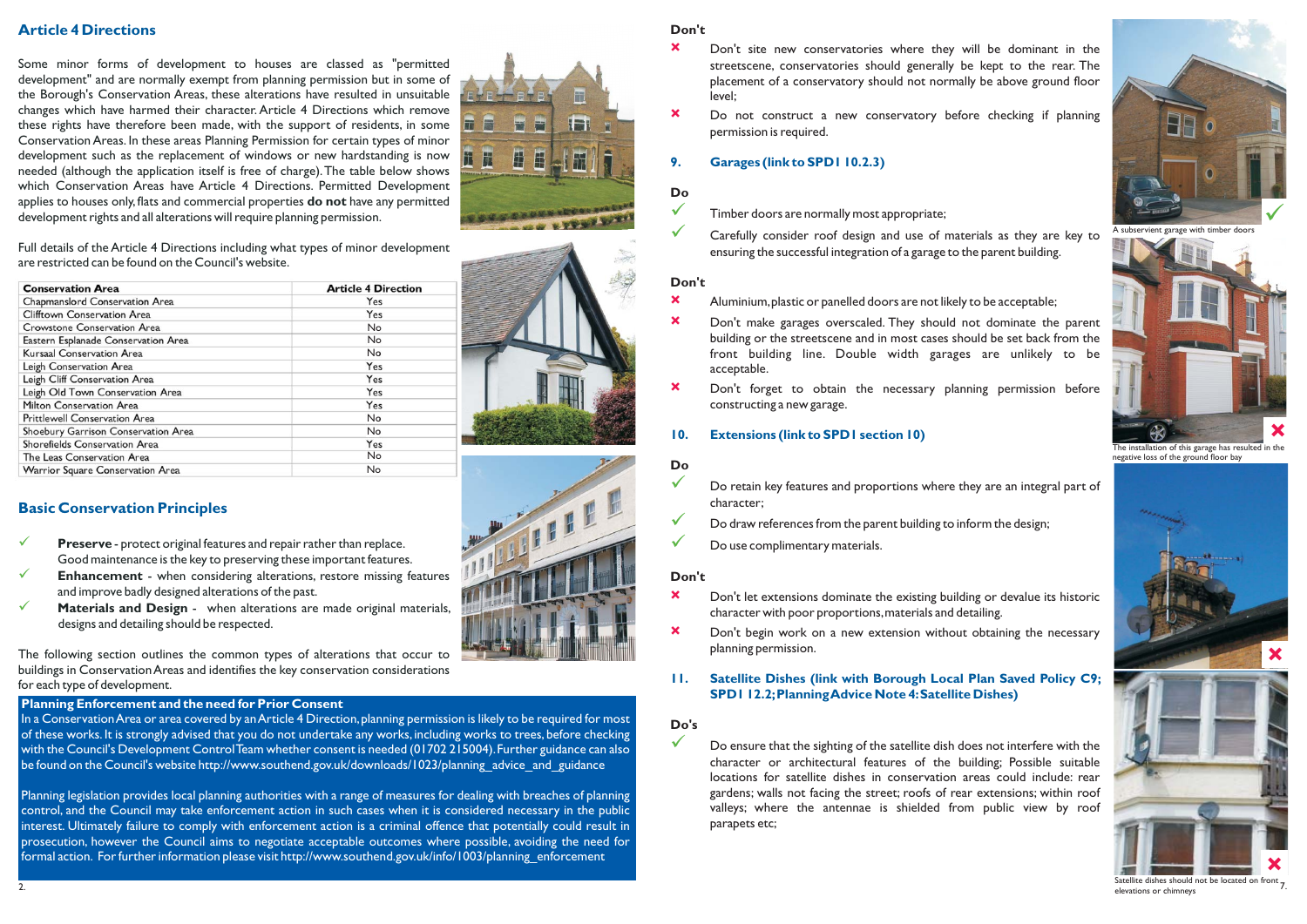- Retain and repair original front doors;
- When repair is not possible, the replacement should be of <sup>a</sup> similar design and dimensions to the original and appropriate to the conservation area. Replacement doors should be constructed of timber,normally painted.
- Varied colours for front doors can add interest, although garish colours should be avoided.  $\checkmark$
- Do use traditional materials when repairing porches;  $\checkmark$
- Do remember to apply for planning permission if proposing to erect <sup>a</sup> porch to your property;  $\checkmark$
- Ensure entrance doors to individual flats are contained within the building, behind the original entrance door;  $\checkmark$
- Don't replace historic timber sash windows with materials such as uPVC or aluminium; **×**
- Crittall windows,a common feature of inter-war housing such as that found in the Chapmanslord Conservation Area, have strong horizontal features and <sup>a</sup> slim profile. Don't replace with uPVC!They can often be repaired or suitable replacements made to match existing; **×**
- Don't remove windows in <sup>a</sup> flat or in <sup>a</sup> house before checking whether planning permission is required. **×**

#### **Do's**  $\checkmark$

 $\checkmark$  $\checkmark$ 

#### **Do's**

 $\checkmark$ 

- Restore and repair original windows wherever possible original **X** windows can be given a new lease of life by overhauling them and **Loss of original windows has a detrimental** installing draft proofing brushes;  $\checkmark$ 
	- Do consider secondary glazing as an alternative to double glazing;  $\checkmark$ 
		- Where original windows need to be replaced, op<sup>t</sup> for <sup>a</sup> like-for-like replacement in terms of design,profile and materials;
	- When replacing windows in <sup>a</sup> property that has been subdivided in flats or smaller units,do ensure <sup>a</sup> consistent approach is adopted to the appearance of the windows to each property/unit in order to ensure the street frontage is not harmed (planning permission will be required);  $\checkmark$
	- Sashes should normally be painted white;  $\checkmark$
	- Ensure glazing bars are used correctly and are of the correct dimension (neighbouring properties can give <sup>a</sup> good indication of the original style);  $\checkmark$

#### **Don'ts**

#### **Do's**

 $\checkmark$  $\checkmark$ 



## **2. Doors and Porches (link to SPD1 9.4.2,10.2.7)**

are unlikely to be acceptable unless there is <sup>a</sup> large amount of space and it can be accommodated whist retaining <sup>a</sup> significant proportion of the front boundary enclosure and large planting areas.

> alterations should be avoidedLarge box dormers dominate the roofspace and are detrimental to the character of the house and the wider streetscene



- Where acceptable in principle, new rooflights and dormers should generally be installed at the rear and not be visible from the street.They should also appear incidental in the roof and be kept well away from other forms within the roof, including chimneys, gables, eaves, and so forth planning permission will be required;
- Do consider flush-fitted,conservation style rooflights;
- Do choose the right style of dormer for the property, small dormers with vertical emphasis tend to suit the Borough's older properties.

- Avoid alterations to original feature dormers (such as the creation of balconies where they would be out of character, or enlargements, as this will significantly alter the character of the property); **×**
- In some cases, e.g. where the streetscene is characterised by unbroken roof slopes, where the existing pitch is too shallow, or where it would over dominate neighbouring properties, dormers (and rooflights), in principle, Conservatories, where appropriate, should reflect are likely to be inappropriate. **×**
- Don't install new dormers or rooflights without checking whether planning permission is required. **×**

Don't demolish front boundaries or install hardstandings before checking if planning permission or Conservation Area Consent is required. **×**

- Do respec<sup>t</sup> the period of the original building;
- Do choose an appropriate design and use of materials;
- In some cases <sup>a</sup> contrasting, simple modern design that does not try to compete with the original building may be an acceptable alternative to <sup>a</sup> traditional design.

#### **Don'ts**

#### **Do's**

 $\checkmark$  $\checkmark$  $\checkmark$ 

#### **7. Dormers and Rooflights (link to SPD1 10.2.1)**

#### **8. Conservatories (link to SPD1 10.2.8)**



Retain original front doors, material & deta

**×**

**×**



impact on the character of the property



Retain and maintain original timber sash windows



Don't replace traditional doors with unsympathetic upvc replacements

6.

Large box dormers can have <sup>a</sup> negative effect on

the character of <sup>a</sup> property

the period of the original building and incorporate traditional materials

Chimney stacks are intearal to the character of a property and should be retained





dormers on the front and side elevations should be small and unobtrusive and substantial roof slopes should be maintained either side of the dormer